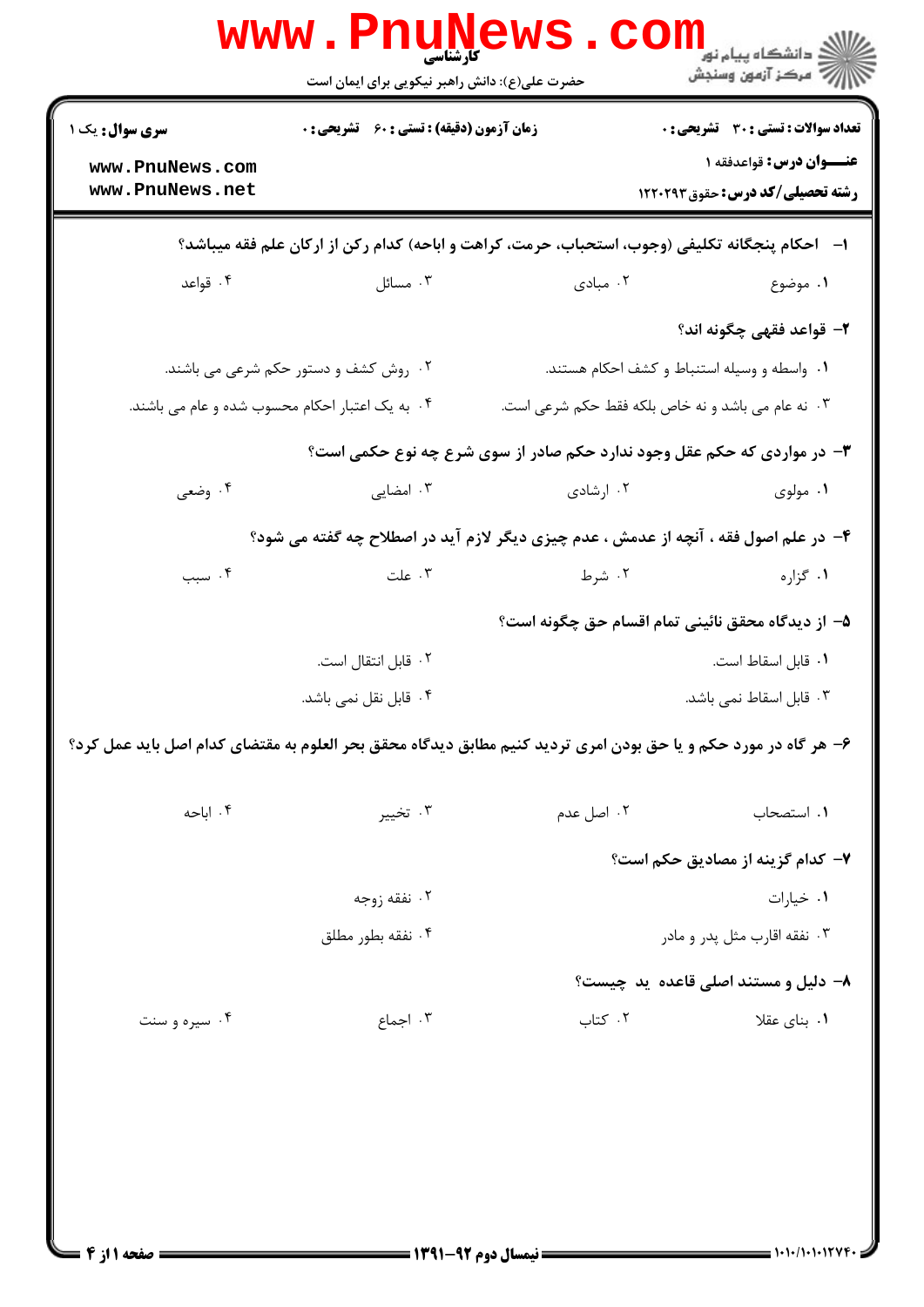|                                                                            | <b>www.PnuNews</b><br>کارشناسی<br>حضرت علی(ع): دانش راهبر نیکویی برای ایمان است                               |                                                            | کی دانشگاه پیام نور<br> > دانشگاه پیام نور<br> > سرکز آزمون وسنجش  |  |
|----------------------------------------------------------------------------|---------------------------------------------------------------------------------------------------------------|------------------------------------------------------------|--------------------------------------------------------------------|--|
| <b>سری سوال : ۱ یک</b>                                                     | <b>زمان آزمون (دقیقه) : تستی : 60 ٪ تشریحی : 0</b>                                                            |                                                            | <b>تعداد سوالات : تستی : 30 ٪ تشریحی : 0</b>                       |  |
| www.PnuNews.com<br>www.PnuNews.net                                         |                                                                                                               |                                                            | عنــوان درس: قواعدفقه ۱<br><b>رشته تحصیلی/کد درس:</b> حقوق ۱۲۲۰۲۹۳ |  |
|                                                                            |                                                                                                               |                                                            |                                                                    |  |
| ۹– کدام نظریه در تبیین مبانی اماره بودن ید، موجه تر و منطقی تر است؟        |                                                                                                               |                                                            |                                                                    |  |
|                                                                            |                                                                                                               |                                                            | ٠١. به علت غلبه يد مالكانه در جامعه                                |  |
|                                                                            |                                                                                                               |                                                            | ۰۲ به علت غلبه ید عدوانی در جامعه                                  |  |
|                                                                            | ۰۳ به جهت طبیعت و اقتضای اولیه وجود شی ء در ید شخص، که دلیل بر تسلط مالکانه آن شخص است.                       |                                                            |                                                                    |  |
|                                                                            |                                                                                                               |                                                            | ۰۴ به علت غلبه(ید مالکانه) بر (ید عدوانی) در جامعه                 |  |
|                                                                            |                                                                                                               | ∙۱− در مقام معارضه ً ید و استصحاب، دیدگاه فقهاء چیست؟      |                                                                    |  |
| ٠٢ تقدم استصحاب ،به علت اصل بودن                                           |                                                                                                               |                                                            | ٠١ اولويت يد بر استصحاب                                            |  |
|                                                                            | ۰۴ توقف و تساقط                                                                                               | ۰۳ اولويت استصحاب بر يد مطلقا                              |                                                                    |  |
|                                                                            |                                                                                                               | 11– مطابق دیدگاه مولف حاکمیت ید در کدام مورد اعتبار ندارد؟ |                                                                    |  |
| ۰۴ اعراض و انساب                                                           | ۰۳ حقوق                                                                                                       | ۰۲ منافع                                                   | ۰۱ اعیان                                                           |  |
|                                                                            | ۱۲- مطابق ماده ی ۳۵قانون مدنی ایران ((تصرف به عنوان مالکیت دلیل مالکیت است مگر آن که خلاف آن ثابت شود)) قاعده |                                                            |                                                                    |  |
|                                                                            |                                                                                                               |                                                            | ید در چه مواردی جاری است؟                                          |  |
| ۰۴ حقوق و اعراض                                                            | ۰۳ اعیان و حقوق                                                                                               | ۰۲ انساب و اعیان                                           | ۰۱ انساب و اعراض                                                   |  |
|                                                                            |                                                                                                               |                                                            | ١٣- حديث [على اليد ما اخذت حتى توديه] بيانگر كدام قاعده است؟       |  |
|                                                                            | ۰۲ قاعده ضمان پد                                                                                              |                                                            | ۰۱ قاعده پد                                                        |  |
|                                                                            | ۰۴ قاعده احترام مال مردم                                                                                      |                                                            | ۰۳ قاعده اقدام                                                     |  |
|                                                                            |                                                                                                               |                                                            | <b>۱۴</b> – استیلا بر مال غیر به نحو عدوان چیست؟                   |  |
| ۰۴ اتلاف                                                                   | ۰۳ ضمان                                                                                                       | ۰۲ سرقت                                                    | ۰۱ غصب                                                             |  |
|                                                                            |                                                                                                               |                                                            | ۱۵- هرگاه مال مورد استیلا ، ناقص و یا معیوب شود وظیفه غاصب چیست؟   |  |
|                                                                            |                                                                                                               |                                                            | ۰۱ اصل مال را برگرداند.                                            |  |
|                                                                            |                                                                                                               |                                                            | ٠٢ معادل قيمت آن را پرداخت كند.                                    |  |
|                                                                            |                                                                                                               |                                                            | ۰۳ فقط ارش پرداخت کند.                                             |  |
| ۰۴ علاوه بر رد عین ، تفاوت صحیح و معیوب را نیز پرداخت نماید.               |                                                                                                               |                                                            |                                                                    |  |
| ۱۶– کدام گزینه از مصادیق قاعده ضمان ید است و مشمول قاعده استیمان نمی باشد؟ |                                                                                                               |                                                            |                                                                    |  |
| ۰۴ يد مستودع                                                               | ۰۳ يد مستعير                                                                                                  | ۰۲ يد غير ماذون                                            | ۰۱ يد محسن                                                         |  |
| = صفحه 2 از 4                                                              | <b>ـــــ نیمسال دوم ۹۲-۱۳۹۱ ــــ</b>                                                                          |                                                            |                                                                    |  |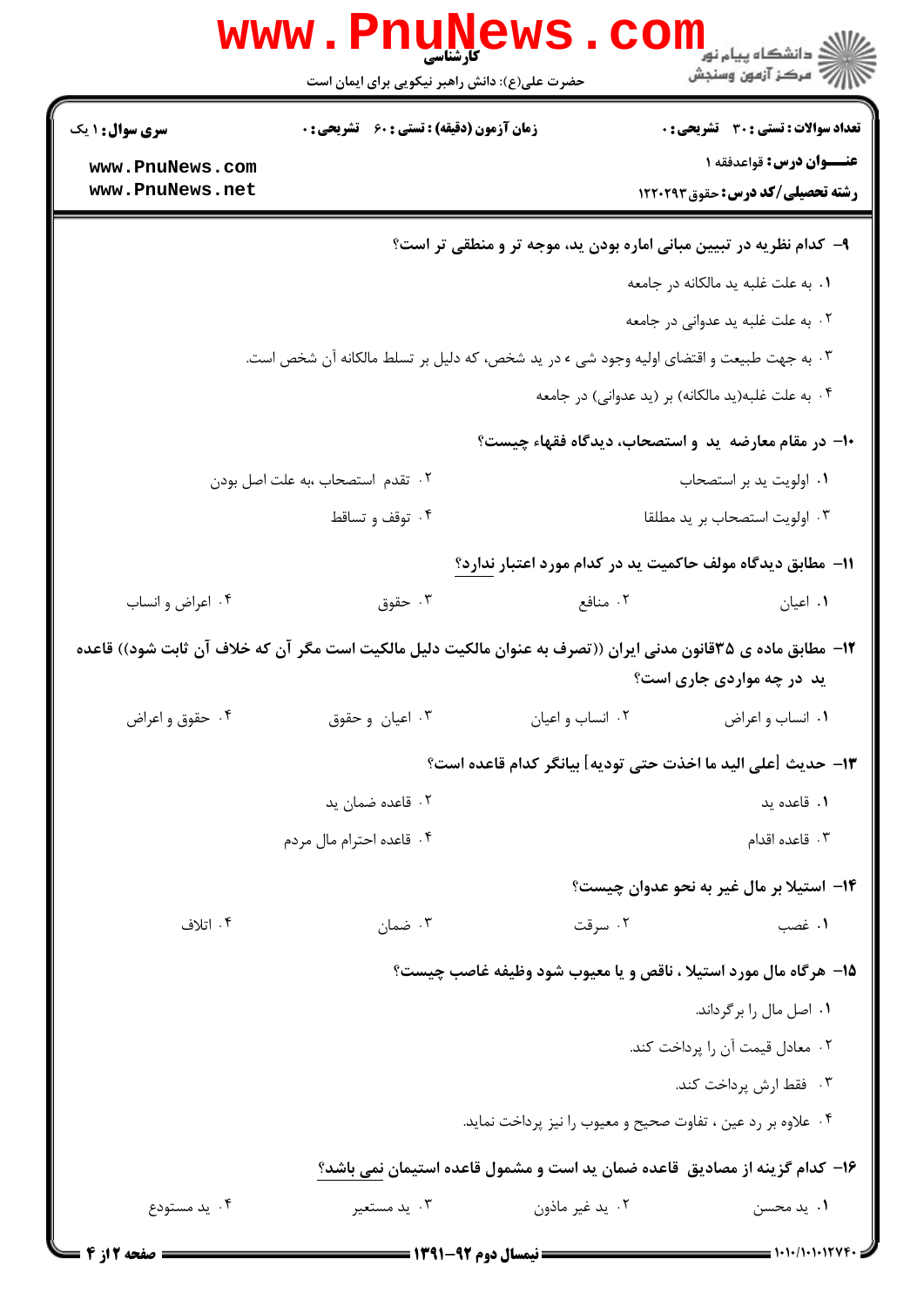|                                    | www . Pn<br>کارشناسی<br>حضرت علی(ع): دانش راهبر نیکویی برای ایمان است                                        |                     | د دانشگاه پيام نو <mark>ر</mark><br>رآ مرڪز آزمون وسنڊش                   |
|------------------------------------|--------------------------------------------------------------------------------------------------------------|---------------------|---------------------------------------------------------------------------|
| <b>سری سوال : ۱ یک</b>             | <b>زمان آزمون (دقیقه) : تستی : 60 ٪ تشریحی : 0</b>                                                           |                     | تعداد سوالات : تستى : 30 - تشريحي : 0                                     |
| www.PnuNews.com<br>www.PnuNews.net |                                                                                                              |                     | <b>عنــوان درس:</b> قواعدفقه ۱<br><b>رشته تحصیلی/کد درس:</b> حقوق ۱۲۲۰۲۹۳ |
|                                    |                                                                                                              |                     | 17- مستندات قاعده استيمان كدامند؟                                         |
|                                    | ۰۲ اجماع و بنای عقلا                                                                                         |                     | ٠١. روايات و قاعده احسان                                                  |
|                                    | ۰۴ قاعده ید و قاعده ضمان ید                                                                                  |                     | ۰۳ سیره و سنت                                                             |
|                                    | 18- ید زوج نسبت به مهریه چنانچه تلف و نقص بدون تعدی و تفریط از سوی او صورت گیرد ،کدام نوع است؟               |                     |                                                                           |
|                                    | ۰۲ يد غير ماذون                                                                                              |                     | ۰۱ ید ضمانی عدوانی                                                        |
|                                    | ۰۴ ید ضمانی غیر عدوانی                                                                                       |                     | ۰۳ ید امانی                                                               |
|                                    | ۱۹- اگر شخصی یخ و برف متعلق به دیگری در فصل تابستان را، در مکانی مخفی کند و در زمستان آن را اظهار و به صاحبش |                     | برگرداند ،مرتکب چه شده است؟                                               |
| ۰۴ غصب                             | ۰۳ اتلاف                                                                                                     | ۲. اتلاف حکمی       | ۰۱ اتلاف حقیقی                                                            |
|                                    |                                                                                                              |                     | ۲۰– کدام عنصر در پدید آمدن ضمان در قاعده اتلاف دخالت ندارد؟               |
| ۰۴ عمد و قصد                       | ۰۳ سهو و قصور                                                                                                | ۰۲ قصد              | ۰۱ عمد                                                                    |
|                                    |                                                                                                              |                     | <b>۲۱</b> - در ضمان اتلاف چه امری شرط است؟                                |
| ۰۴ تقصیر و قصور                    | ۰۳ تقصیر و انتساب                                                                                            | ٠٢ انتساب           | ۰۱ تقصیر                                                                  |
|                                    |                                                                                                              |                     | ٢٢- رابطه قاعده تسبيب با اتلاف چگونه است؟                                 |
|                                    | ۰۲ اتلاف نوعی تسبیب است.                                                                                     |                     | ۰۱ تسبیب نوعی اتلاف است.                                                  |
|                                    | ۰۴ دو قاعده غیر مرتبط هستند.                                                                                 |                     | ۰۳ هر دو یکی هستند.                                                       |
|                                    | ۲۳- هرگاه مسبب و مباشر با هم جمع شوند با توجه به قاعده تسبیب در چه صورتی مباشر ضامن است؟                     |                     |                                                                           |
|                                    | ۰۲ مباشرمختار باشد.                                                                                          |                     | ۰۱ مباشر جاهل باشد.                                                       |
|                                    | ۰۴ مباشر مختار ، عاقل و آگاه باشد.                                                                           |                     | ۰۳ مباشر آگاه باشد.                                                       |
|                                    |                                                                                                              |                     | <b>۲۴- در اجتماع اسباب، کدام سبب باید ملاک سنجش قرار گیرد؟</b>            |
| ۰۴ عموم سبب ها                     | سبب اقوی $\cdot$ ۳ $\cdot$                                                                                   | ۰۲ سبب موخر         | ۰۱ سبب مقدم                                                               |
|                                    | ۲۵– از مشهور ترین قواعد فقهی که در بیش تر ابواب فقه مانند عبادات و معاملات به آن استناد می شود، کدام است؟    |                     |                                                                           |
| ۰۴ قاعده حیازت                     | ۰۳ قاعده طهارت                                                                                               | ۰۲ قاعده احیای موات | ۱. قاعده لا ضرر                                                           |
|                                    |                                                                                                              |                     |                                                                           |